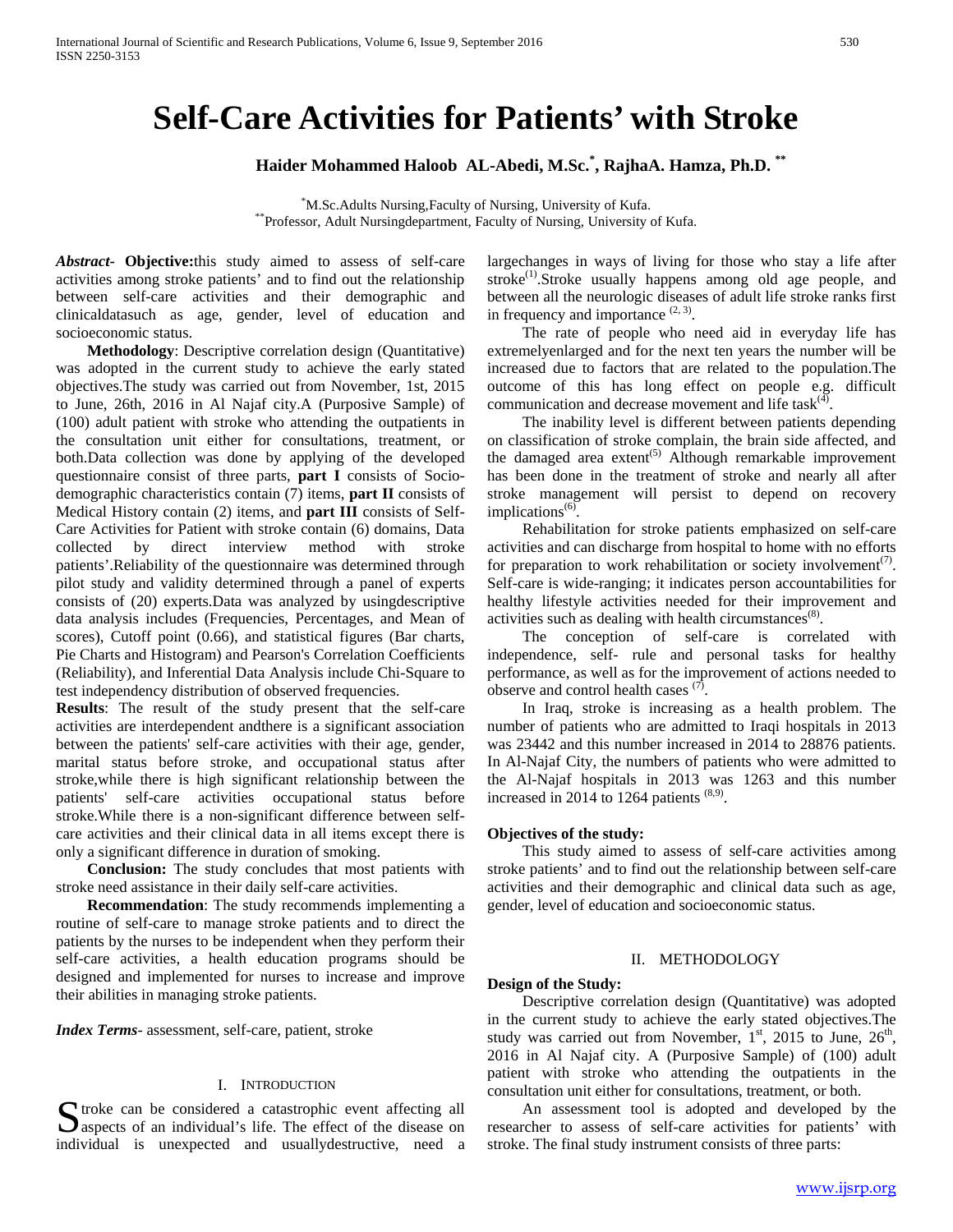**- Part 1:Socio-demographic characteristics:** consists of (7) items, which included age, gender, level of education, monthly income, residency, marital status and occupational status.

 **- Part II: Medical History:**The second part of the questionnaire is composed of (2) items, which include:

 **A- Present history:** include causes of the stroke, type of stroke, side of weakness, duration of stroke, and complication of stroke

 **B- Past history:** include associated diseases, smoking, and Alcohol consumption.

 **Part III: Self-Care Activities for Patient withStroke:**This part of the questionnaire is comprised of (6) domains, including (grooming, feeding, Toileting, bathing, dressing, And physical ambulation) domains. Each domain includes three levels (independent, interdependent, and dependent). All the studied domains, developed with the aid of many scientific studies and guidelines <sup>(10)</sup>.

 The data collection was done by applying of the developed questionnaire with aid of structured interview technique with the subjects as they were individually interviewed. The study subjects are interviewed in a similar way. The interview technique spends about 20-25 minutes for each subject.

## **Statistical Analysis**

 The data were analyzed by using statistical methods to evaluate the study result:

 **- Descriptive Data Analysis**: This approach includesthe following measurements: A- Frequencies andPercentages. B-Mean, Mean of scores (MS) and the assessment by cutoff point (66.66%) due to the three points of likert scales with three levels of assessment for self-care activities as dependent (1-1.66), interdependent (1.67-2.33), and independent (2.34-3), C-Pearson's Correlation Coefficients to determine the reliability of questionnaire (Internal consistency) through using Split Half. And

 **- Inferential data analysis:** include Chi-Square test (X²) to test the association between the studies variables according to its type.

## **Ethical consideration:**

 This is one of the most basic principles before gathering the data, to keep the patient's values and self-respect. The researchers achieved this agreement from the ethical committee at the Faculty of Nursing / University of Kufa. The researchers promised to keep the patient's information confidential, and use these data for this study only then he explained the purpose of this study to each participant without affecting the routine visiting and care. In addition to above the researcher told each participant that this is an involuntary work, and they can leave any time even the interview process is not completed.

## III. RESULTS

| <b>Demographic Data</b>                                     | <b>Rating And Intervals</b>     | <b>Frequency</b>        | <b>Percent</b>          |
|-------------------------------------------------------------|---------------------------------|-------------------------|-------------------------|
|                                                             | $\leq$ 55                       | 19                      | 19                      |
|                                                             | $56 - 63$                       | 26                      | 26                      |
| Age / years                                                 | 64-71                           | 26                      | 26                      |
|                                                             | 72-79                           | 16                      | 16                      |
|                                                             | 80 and above                    | 13                      | 13                      |
| <b>Gender</b>                                               | <b>Male</b>                     | 64                      | 64                      |
|                                                             | Female                          | 36                      | 36                      |
|                                                             | <b>Illiterate</b>               | 51                      | 51                      |
|                                                             | Able to read and write          | 23                      | 23                      |
|                                                             | <b>Primary school graduated</b> | 8                       | 8                       |
| <b>Levels of education</b>                                  | Intermediateschool graduated    | $\overline{\mathbf{4}}$ | $\overline{\mathbf{4}}$ |
|                                                             | Secondary school graduated      | $\overline{5}$          | $\overline{5}$          |
|                                                             |                                 | 9                       | 9                       |
|                                                             | <b>Sufficient</b>               | 11                      | 11                      |
| <b>Monthly income</b>                                       | <b>Sufficient to what limit</b> | 46                      | 46                      |
|                                                             | <b>Insufficient</b>             | 43                      | 43                      |
|                                                             | <b>Rural</b>                    | 22                      | 22                      |
| College or institute graduated<br><b>Residency</b><br>Urban |                                 | 78                      | 78                      |
|                                                             | <b>Single</b>                   | $\mathbf{1}$            | $\mathbf{1}$            |
| <b>Marital status before stroke</b>                         | <b>Married</b>                  | 84                      | 84                      |
|                                                             | <b>Widowed</b>                  | 15                      | 15                      |
| Marital status after stroke                                 | No changes                      | 100                     | 100                     |
|                                                             | <b>Governmental employee</b>    | 10                      | 10                      |
| before<br><b>Occupational</b><br>status<br>stroke           | <b>Free worker</b>              | 18                      | 18                      |
|                                                             | <b>Retired</b>                  | 28                      | 28                      |
|                                                             | <b>Disable</b>                  | 20                      | 20                      |
|                                                             |                                 |                         |                         |

## **Table (1):The Study Sample Distribution According to their demographic data**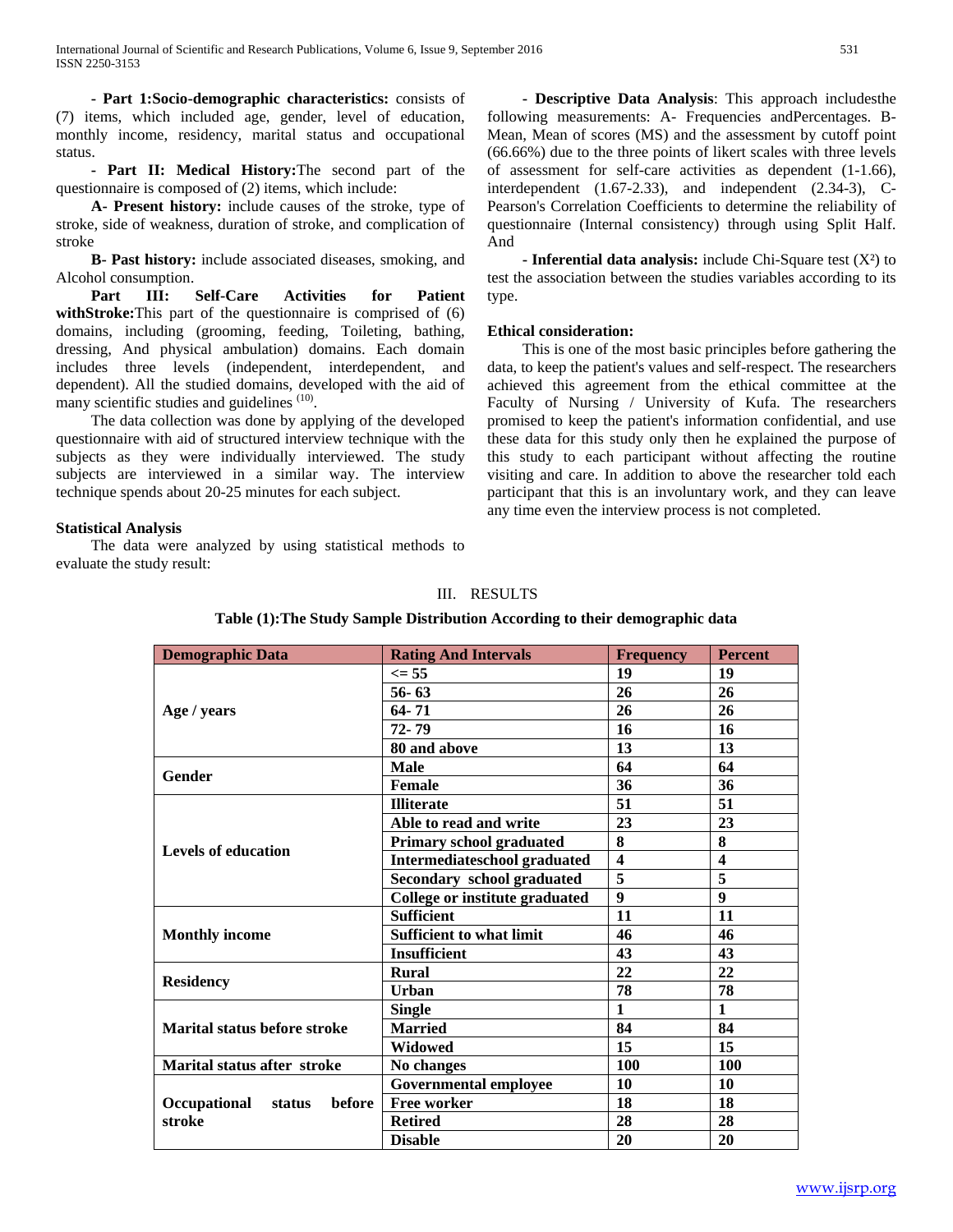|                                  | Housewife      | 19   | 19   |
|----------------------------------|----------------|------|------|
|                                  | <b>Jobless</b> |      |      |
| after                            | No changes     | 62   | 62   |
| Occupational<br>status<br>stroke | Change the job |      |      |
|                                  | Loss the job   | 29   | 29   |
| <b>Total</b>                     |                | 100% | 100% |

**N (100); Non-significant at p-value > 0.05; S, significant at p-value < 0.05; HS, highly significant at p-value < 0.01**

 Table (1) shows that the following age groups (56-63) and (64-71) considered as the highest percentage (26%) for each one among the study sample, Regarding gender of the study sample, the study indicate that (64%) are males, also this table present that the majority of the sample (51%) are illiterates.The results indicate that (46%) of study sample had sufficient monthly income to some extent, (78%) are living in urban residential area,

themajority of the study sample (84%) was married before they getting stroke, while after stroke, the results show that the entire study sample (100%) have no change in their marital status. Concerning occupational status, about (28%) of the study sample were retired before stroke, and after stroke (62%) of the study have no change in occupational status, and (29%) loss jobs.

| <b>Medical Data</b>        | <b>Rating</b><br>And<br><b>Intervals</b> | <b>Frequency</b> | <b>Percent</b> |
|----------------------------|------------------------------------------|------------------|----------------|
| <b>Causes of stroke</b>    | <b>Traumatic</b>                         | 8                | 8              |
|                            | Pathologic                               | 92               | 92             |
|                            | <b>Ischemic</b>                          | 72               | 72             |
| <b>Type of stroke</b>      | <b>Hemorrhagic</b>                       | 28               | 28             |
| <b>Side weakness</b>       | <b>Right side</b>                        | 49               | 49             |
|                            | Left side                                | 51               | 51             |
|                            | $1-3$                                    | 85               | 85             |
|                            | $4-6$                                    | 5                | 5              |
| Duration of stroke / years | $7-9$                                    | 4                | 4              |
|                            | 10 and more                              | 6                | 6              |

 This table shows, that the majority of the study sample have stroke related to pathologic causes (92%). In addition to thetype of strokeabout (72%) of the sample have ischemic stroke. Regarding to the side of weakness in the body, the results reveals

that the majority of the study subjects (51%) were with Left side weakness.In regards to duration of disease, the table shows that majority of the sample (85%) their disease duration were from  $(1-3)$ .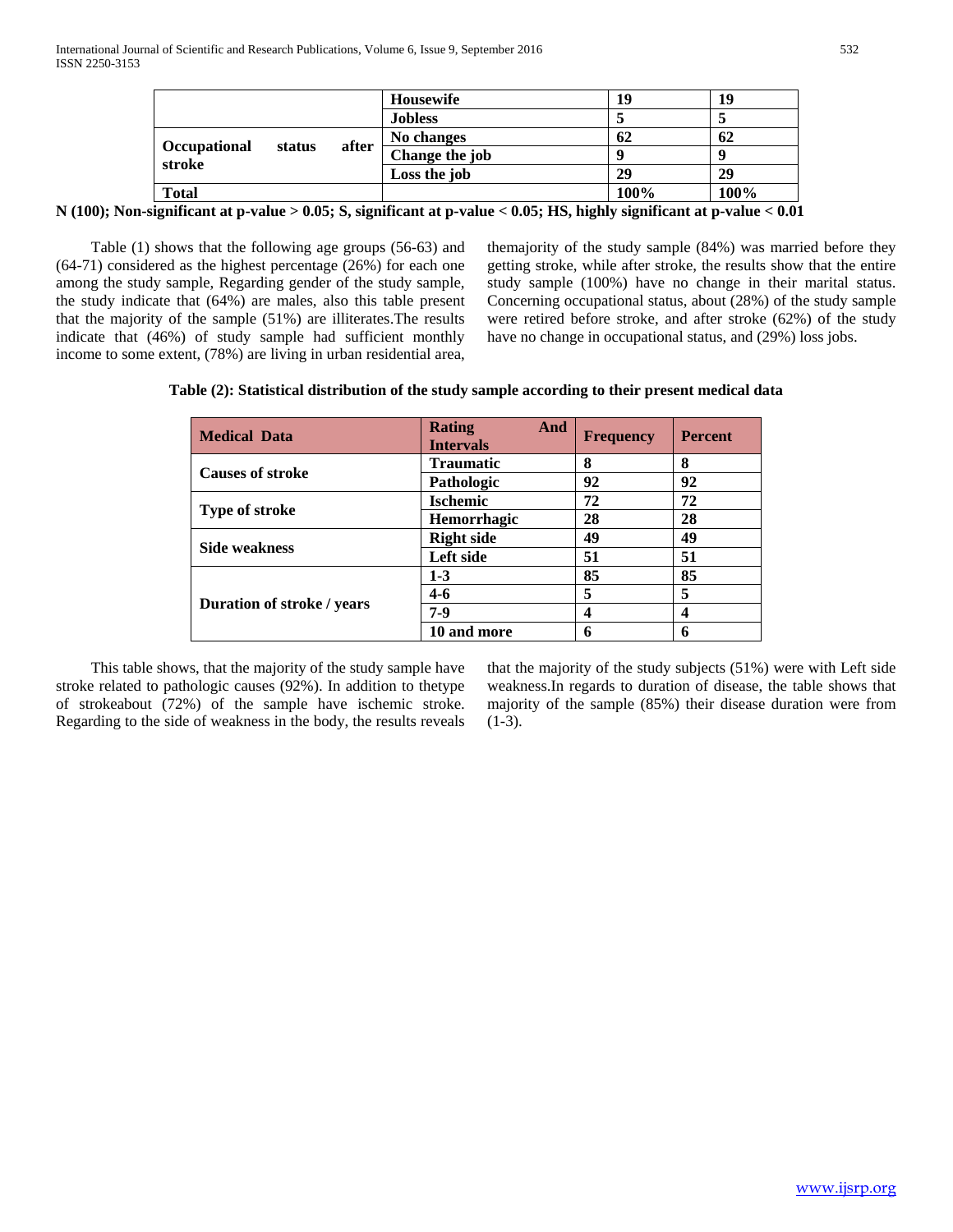

| 10and more<br>$-6$                                                                                                                                                      | $6 - 4$<br>$3-1$ | Left side                   | Right side    | Hemorrhagic             | Ischemic         | Pathologic              | Traumatic |                                                                                                                                                                                                                                                                    |  |
|-------------------------------------------------------------------------------------------------------------------------------------------------------------------------|------------------|-----------------------------|---------------|-------------------------|------------------|-------------------------|-----------|--------------------------------------------------------------------------------------------------------------------------------------------------------------------------------------------------------------------------------------------------------------------|--|
| Duration of stroke / years                                                                                                                                              |                  |                             | Side weakness | Type of stroke          |                  | Causes of stroke        |           |                                                                                                                                                                                                                                                                    |  |
| Figure (4.1) the Study Sample Distribution in Regards to the Present Medical Data<br>Table (3): the Study Sample Distribution According to the Complications of Stroke  |                  |                             |               |                         |                  |                         |           |                                                                                                                                                                                                                                                                    |  |
| <b>Complications of stroke</b>                                                                                                                                          |                  | <b>Rating And Intervals</b> |               |                         | <b>Frequency</b> | <b>Percent</b>          |           |                                                                                                                                                                                                                                                                    |  |
| Pneumonia                                                                                                                                                               | Yes              |                             |               | 31                      |                  | 31                      |           |                                                                                                                                                                                                                                                                    |  |
|                                                                                                                                                                         | N <sub>0</sub>   |                             |               | 69                      |                  | 69                      |           |                                                                                                                                                                                                                                                                    |  |
| <b>Epilepsy</b>                                                                                                                                                         | Yes              |                             |               | 8                       |                  | 8                       |           |                                                                                                                                                                                                                                                                    |  |
|                                                                                                                                                                         | $\bf No$         |                             |               | 92                      |                  | 92                      |           |                                                                                                                                                                                                                                                                    |  |
| Deep vein thrombosis                                                                                                                                                    | Yes              |                             |               | 5                       |                  | 5                       |           |                                                                                                                                                                                                                                                                    |  |
|                                                                                                                                                                         | N <sub>0</sub>   |                             |               | 95                      |                  | 95                      |           |                                                                                                                                                                                                                                                                    |  |
| <b>Shoulder Pain</b>                                                                                                                                                    | Yes              |                             |               | 50                      |                  | 50                      |           |                                                                                                                                                                                                                                                                    |  |
|                                                                                                                                                                         | N <sub>0</sub>   |                             |               | 50                      |                  | 50                      |           |                                                                                                                                                                                                                                                                    |  |
| <b>Decubitus Ulcer</b>                                                                                                                                                  | Yes              |                             |               | 12                      |                  | 12                      |           |                                                                                                                                                                                                                                                                    |  |
|                                                                                                                                                                         | $\bf No$         |                             |               | 88                      |                  | 88                      |           |                                                                                                                                                                                                                                                                    |  |
| <b>Urinary tract infection</b>                                                                                                                                          | Yes              |                             |               | 40                      |                  | 40                      |           |                                                                                                                                                                                                                                                                    |  |
|                                                                                                                                                                         | N <sub>0</sub>   |                             |               | 60                      |                  | 60                      |           |                                                                                                                                                                                                                                                                    |  |
| Constipation                                                                                                                                                            | Yes              |                             |               | 53                      |                  | 53                      |           |                                                                                                                                                                                                                                                                    |  |
|                                                                                                                                                                         | N <sub>0</sub>   |                             |               | 47                      |                  | 47                      |           |                                                                                                                                                                                                                                                                    |  |
| <b>Joint Contracture</b>                                                                                                                                                | Yes              |                             |               | 12                      |                  | 12                      |           |                                                                                                                                                                                                                                                                    |  |
|                                                                                                                                                                         | N <sub>0</sub>   |                             |               | 88                      |                  | 88                      |           |                                                                                                                                                                                                                                                                    |  |
| Hemiplegia                                                                                                                                                              | Yes              |                             |               | 83                      |                  | 83                      |           |                                                                                                                                                                                                                                                                    |  |
|                                                                                                                                                                         | N <sub>0</sub>   |                             |               | 17                      |                  | 17                      |           |                                                                                                                                                                                                                                                                    |  |
| <b>Speech disturbance</b>                                                                                                                                               | Yes              |                             |               | 92                      |                  | 92                      |           |                                                                                                                                                                                                                                                                    |  |
|                                                                                                                                                                         | N <sub>0</sub>   |                             |               | 8                       |                  | 8                       |           |                                                                                                                                                                                                                                                                    |  |
| <b>Visual disturbance</b>                                                                                                                                               | Yes              |                             |               | 66                      |                  | 66                      |           |                                                                                                                                                                                                                                                                    |  |
|                                                                                                                                                                         | N <sub>0</sub>   |                             |               | 34                      |                  | 34                      |           |                                                                                                                                                                                                                                                                    |  |
|                                                                                                                                                                         |                  | No other diseases           |               | 92                      |                  | 92                      |           |                                                                                                                                                                                                                                                                    |  |
| <b>Other complications</b>                                                                                                                                              | Headache         |                             |               | $\boldsymbol{2}$        |                  | $\overline{2}$          |           |                                                                                                                                                                                                                                                                    |  |
|                                                                                                                                                                         | Peptic ulcer     |                             |               | $\overline{\mathbf{4}}$ |                  | $\overline{\mathbf{4}}$ |           |                                                                                                                                                                                                                                                                    |  |
| ws, that the majority of the study samples                                                                                                                              |                  | <b>Memory</b> loss          |               | $\overline{2}$          |                  | $\overline{2}$          |           | regarding to the subjects the majority (88%) of the study sample                                                                                                                                                                                                   |  |
| Pneumonia, (92%) don't complain from<br>of the study results have no deep vein<br>ion, the majority of the study sample shows<br>the study sample has shoulder Pain. In |                  |                             |               |                         |                  |                         |           | have no complain from decubitus ulcer.Relative to the urinary<br>tract infection, the majority of the study subjects (60%) have<br>negative response. In regarding to the constipation, more than<br>half (53%) of the study sample have constipation .the results |  |

 This table shows, that the majority of the study samples (69%) are without Pneumonia, (92%) don't complain from epilepsy and (95%) of the study results have no deep vein thrombosis. In addition, the majority of the study sample shows that half (50%) of the study sample has shoulder Pain. In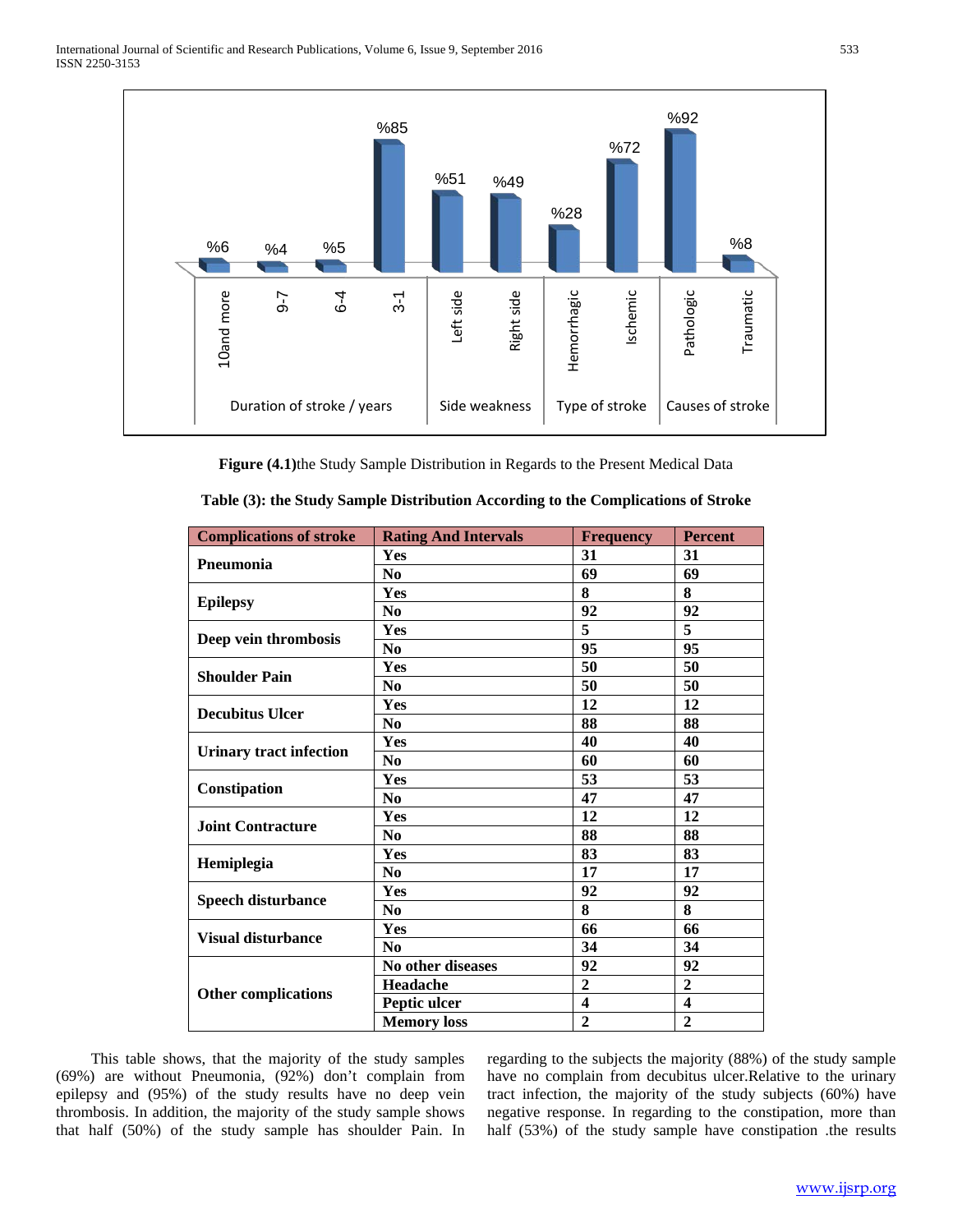show that the majority of the study sample (88%) has no joint contracture. Most of the study subjects (83%) have hemiplegia. Inspeech disturbance, it shows that the higher percentage (92%) were having speech disturbance, In addition, the study results reveal that (66%) of study sample withvisual disturbance.

| <b>Past Medical history</b>       | <b>Rating And Intervals</b> | <b>Frequency</b>        | <b>Percent</b>          |
|-----------------------------------|-----------------------------|-------------------------|-------------------------|
| <b>Diabetes mellitus</b>          | Yes                         | 52                      | 52                      |
|                                   | N <sub>0</sub>              | 48                      | 48                      |
| <b>Ischemic heart diseases</b>    | Yes                         | 54                      | 54                      |
|                                   | N <sub>0</sub>              | 46                      | 46                      |
|                                   | Yes                         | 84                      | 84                      |
| <b>Hypertension</b>               | N <sub>0</sub>              | 16                      | 16                      |
| <b>Heart failure</b>              | Yes                         | 15                      | 15                      |
|                                   | N <sub>0</sub>              | 85                      | 85                      |
|                                   | Yes                         | 14                      | 14                      |
| <b>Renal diseases</b>             | N <sub>0</sub>              | 86                      | 86                      |
|                                   | N <sub>0</sub>              | 96                      | 96                      |
|                                   | <b>Cholelithiasis</b>       | $\mathbf{1}$            | 1                       |
| <b>Other diseases</b>             | hypothyroidism              | $\overline{2}$          | $\overline{2}$          |
|                                   | peptic ulcer & arthritis    | $\mathbf{1}$            | $\mathbf{1}$            |
|                                   | Yes                         | 44                      | 44                      |
| <b>Smoking</b>                    | N <sub>0</sub>              | 56                      | 56                      |
|                                   | $\leq$ 3                    | 57                      | 57                      |
|                                   | $4 - 13$                    | $\overline{\mathbf{4}}$ | $\overline{\mathbf{4}}$ |
| <b>Duration of smoking</b>        | $14 - 23$                   | 10                      | 10                      |
|                                   | $24 - 33$                   | 15                      | 15                      |
|                                   | 34 and above                | 14                      | 14                      |
|                                   | <b>Nonsmoker</b>            | 56                      | 56                      |
|                                   | 10 and less                 | $\overline{2}$          | $\overline{2}$          |
| Number of cigarettes / day        | 11-20                       | $\overline{7}$          | $\overline{7}$          |
|                                   | 21-30                       | $\boldsymbol{9}$        | 9                       |
|                                   | 31-40                       | 10                      | 10                      |
|                                   | Yes                         | $\mathbf{1}$            | 1                       |
| <b>Alcohol Consumption</b>        | N <sub>0</sub>              | 99                      | 99                      |
|                                   | Not alcoholic               | 99                      | 99                      |
| Duration of alcohol / years       | 30                          | $\mathbf{1}$            | $\mathbf{1}$            |
|                                   | Not alcoholic               | 99                      | 99                      |
| Frequency of taking alcohol / day | Once a day                  | 1                       | 1                       |

| Table (4): statistical distribution of the study sample according to their past medical history |  |
|-------------------------------------------------------------------------------------------------|--|
|                                                                                                 |  |

 Table (4.4) shows that in regards to past history, the majority of the study sample (52%) have Diabetes mellitus, and (54%) have history of Ischemic heart diseases. Moreover, (84%) of the study samplecomplained from hypertension, while (85%)

of them have no heart failure, and (86%) have no renal diseases. In addition, the study results reveal that more than half of the study samples (56%) don't smoke. Finally, alcohol consumption shows major group of the study sample (99%) don't use alcohol.

| self-care activities   | <b>Rating</b>  | <b>Frequency</b> | <b>Percent</b> | <b>M.S.</b> | <b>Assessment</b>   |
|------------------------|----------------|------------------|----------------|-------------|---------------------|
|                        | dependents     |                  | n              |             |                     |
| <b>Grooming</b>        | Interdependent | 57               | 57             | 2.31        | Interdependent      |
|                        | independent    | 37               | 37             |             |                     |
|                        | dependents     |                  |                |             | <b>Independents</b> |
| 2.<br>Feeding          | Interdependent | 51               | 51             | 2.45        |                     |
|                        | independent    | 47               | 47             |             |                     |
| <b>Toileting</b><br>3. | dependents     | 15               | 15             | 2.13        | Interdependent      |
|                        | Interdependent | 57               | 57             |             |                     |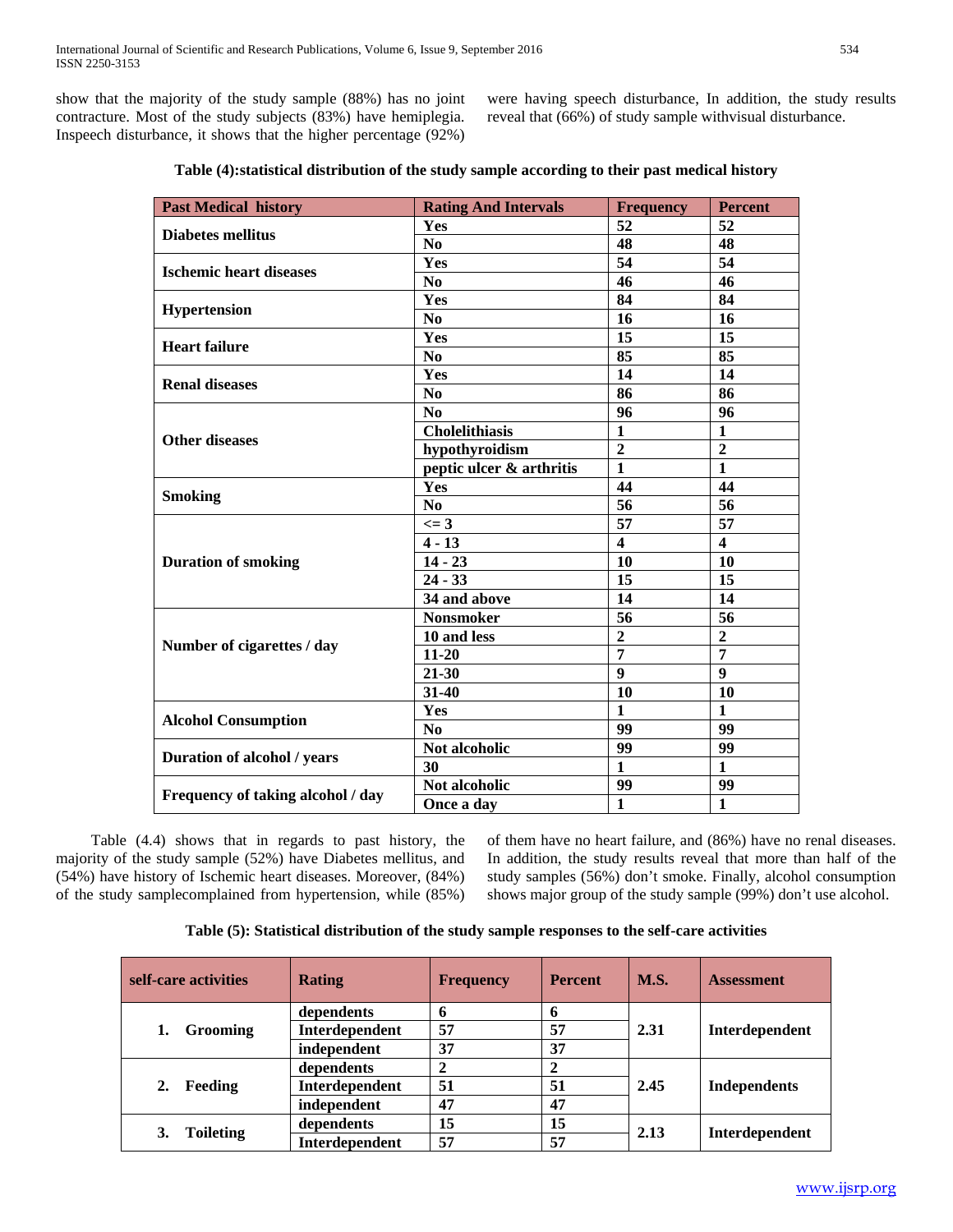|                        | independent    | 28 | 28 |      |                |
|------------------------|----------------|----|----|------|----------------|
|                        | dependents     | 18 | 18 |      |                |
| <b>Bathing</b><br>4.   | Interdependent | 62 | 62 | 2.02 | Interdependent |
|                        | independent    | 20 | 20 |      |                |
|                        | dependents     | 12 | 12 |      |                |
| <b>Dressing</b><br>5.  | Interdependent | 66 | 66 | 2.1  | Interdependent |
|                        | independent    | 22 | 22 |      |                |
|                        | dependents     | 27 | 27 |      |                |
| 6. Physical ambulation | Interdependent | 62 | 62 | 1.84 | Interdependent |
|                        | independent    | 11 | 11 |      |                |

**N(100), independent (mean of score 2.34 and more), interdependent (mean of score 1.67-2.33), dependent (mean of score (1- 1.66), cut off point (0.66)**

 Table 5 shows that the sample responses to the following self-care activities (grooming, toileting, bathing, dressing, and physical ambulation) wereinterdependent, while the sample self-care activities were independent in feeding domain.



**Figure (4.2) Overall assessment of the self-care activities of stroke patients**

**Table (6):Relationship between patients' self-care activities and their demographic data**

| <b>Demographic Data</b>           | Sig.             | D.F                     | <b>P-Value</b>     |
|-----------------------------------|------------------|-------------------------|--------------------|
| Age / years                       | $\chi^2$ =17.976 | 8                       | 0.021<br>S         |
| Gender                            | $\chi^2$ =9.155  | $\overline{2}$          | 0.01<br>S          |
| <b>Levels of education</b>        | $\chi^2$ =12.471 | 10                      | 0.255<br>NS        |
| <b>Monthly income</b>             | $\chi^2$ =7.679  | $\boldsymbol{4}$        | 0.104<br>NS        |
| <b>Residency</b>                  | $\chi^2$ =1.666  | $\mathbf{2}$            | 0.435<br>NS        |
| Marital status before stroke      | $\chi^2$ =12.572 | $\overline{\mathbf{4}}$ | 0.014<br>S         |
| Occupational status before stroke | $\chi^2$ =34.089 | 10                      | 0.001<br><b>HS</b> |
| Occupational status after stroke  | $\chi^2$ =13.660 | 6                       | 0.034<br>S         |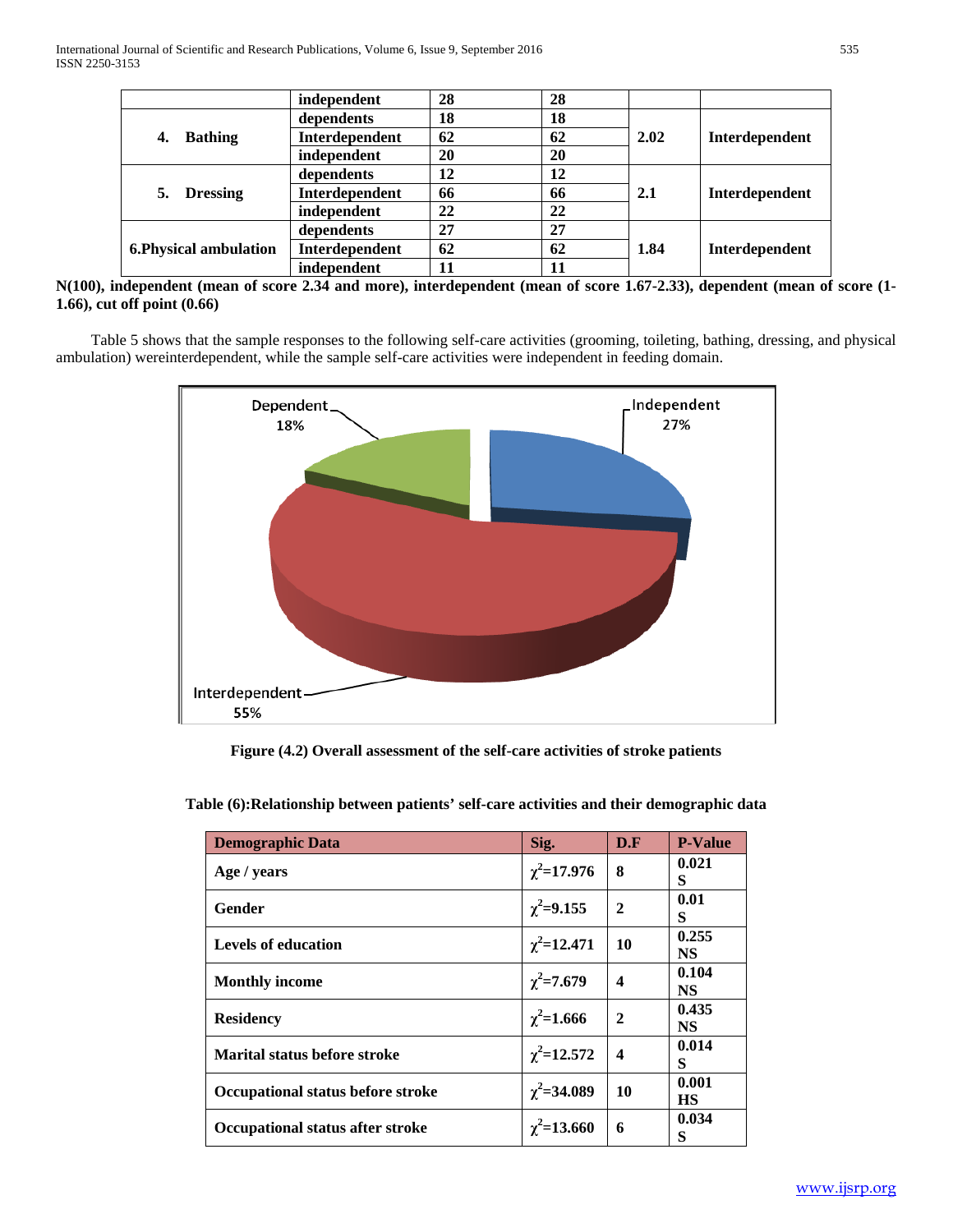## **χ2= chi square; S= significant; Ns= non-significant; D.F= degree of freedom; HS = high significant**

 The result of this table shows that there is a significant association between the patients' self-care activities with their age, gender, marital status before stroke, andoccupational status after stroke,while there is high significant relationship between the patients' self-care activities occupational status before strokeat p-value less than 0.05.

**Table (7):Relationship between the patients' self-care activities and the problems and complications related to stroke**

| <b>Complications</b>      | Sig. value       | D.F            | <b>P-Value</b>     |
|---------------------------|------------------|----------------|--------------------|
| Pneumonia                 | $\chi^2$ =1.902  | $\mathbf{2}$   | 0.386<br><b>NS</b> |
| <b>Epilepsy</b>           | $\chi^2$ =1.003  | $\mathbf{2}$   | 0.606<br><b>NS</b> |
| Deep venous thrombosis    | $\chi^2$ =1.000  | 26             | 27<br><b>NS</b>    |
| <b>Painful shoulder</b>   | $\chi^2$ =1.833  | $\overline{2}$ | 0.4<br><b>NS</b>   |
| <b>Pressure sore</b>      | $\chi^2$ =0.890  | $\overline{2}$ | 0.641<br><b>NS</b> |
| <b>Urinary infection</b>  | $\chi^2$ =11.160 | $\mathbf{2}$   | 0.004<br><b>HS</b> |
| Constipation              | $\chi^2 = 9.507$ | $\overline{2}$ | 0.009<br><b>HS</b> |
| <b>Joint Contracture</b>  | $\chi^2$ =7.953  | $\mathbf{2}$   | 0.019<br>S         |
| Hemiplegia                | $\chi^2$ =14.894 | $\mathbf{2}$   | 0.001<br><b>HS</b> |
| <b>Speech disturbance</b> | $\chi^2$ =3.308  | $\overline{2}$ | 0.191<br><b>NS</b> |
| <b>Visual deficit</b>     | $\chi^2 = 8.591$ | $\mathbf{2}$   | 0.014<br>S         |
| Other                     | $\chi^2$ =5.060  | 6              | 0.536<br><b>NS</b> |

## **χ2= chi square; S= significant; Ns= non-significant; D.F= degree of freedom; HS = high significant**

 Table **7** shows that there were a high-significant relationship between the patients' self-care activities andcomplications (urinary infection, constipation, and hemiplegia), while there were significant relationship between the patients' self-care activities and complications (visual deficit and joint contracture) at p-value less than 0.01.

#### IV. DISCUSSION

 According tothe study results indicate that the age groups (56-63) and (64-71) considered as the highest and equal percentage for each age group of the study sample (26%), this result is in agreement with Subha, et al., (2015) their result indicated that the patients within age 56 years old are the dominant age for the study sample<sup>(11)</sup>. This reveals that stroke is more common among old age people, which can be the beginning of many physiological changes which include blood vessels that supply the brain this may be reduced due to narrowing or blockage of these vessels .

 Regarding gender, the study indicates that (64%) were males, Zhang, et al., (2011) indicated in their study that the

majority of the study subjects were males<sup>(12)</sup>. Also Kamel, et al., (2010) in their study show that the study population which were (50) stroke patient, (62%) males and (38%) females, and Jun, et al., (2015) find out that over half of the study sample are males<sup>(1)</sup>. Additionally, this study indicates that over half of the sample (51%) is illiterates, several previous studies were in agreement with the present study result Hassan &Mohammed(2010); and Al-Yasiri&Naser (2015) they found that the majority of their studies subjects were illiterates<sup>(13,14)</sup>.

 Regarding socio-economic status, the study results indicate that (46%) of study sample had sufficient monthly income to some extent, and (78%) of them are living in urban area, The study finding comes with Jun, et al., (2015) their study shows that  $72\%$  from the subjects in the study staying in city area<sup>(13)</sup>, also Hassan & Mohammed (2010) shows in their results that (62%) of the study sample were living at a big cities rather than the rural area. Stroke patient who live in urban area have more chances to receive care within short time in hospitals usually established in the city, this chance become less for patient in rural area which need long distance to transfer from home to health services that mainly provided for them in the city<sup>(14)</sup>.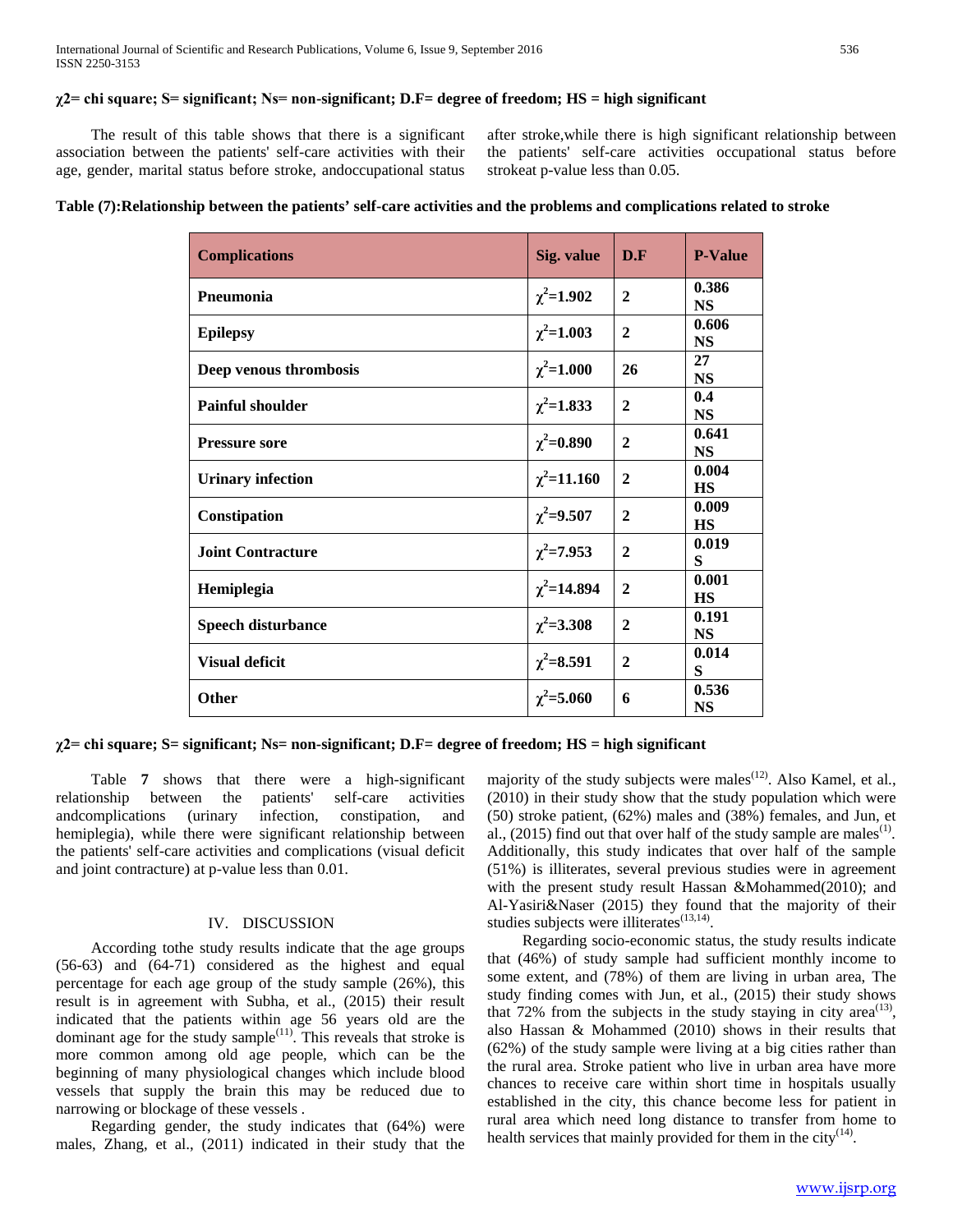Regarding to the majority of the study sample (84%) were married before they get stroke, while after stroke, the results show that the entire study sample (100%) have no change in their marital status, this finding is consistent with the Iraqis culture as the families continues in good relation with each other in catastrophic event and after injury, the spouse continue with their partner as both male and female have legal commitment about their marriage.

 Concerning occupational status, about (62%) of the study has no change in occupational status, while (29%) loss their jobs. Around (28%) of the study sample were retired before stroke, and after stroke Artal, et al., (2009) in their study shows that (47.8%) of study sample were retired and (16.7%) still working after getting stroke. The changes in functional ability of patient after stroke may have little improvement with long rehabilitation period that may take months or years which make it difficult for most of the patients to return back to work <sup>(16)</sup>.

 About clinical data, the result of the study shows that around (92%) of the sample with stroke from pathologic causes. While in the type of stroke the results shows that the majority of the study subjects (72%) diagnosed with Ischemic type of stroke, any studies results emphasized that ischemic stroke take the highest percent than hemorrhagic stroke, from these studies; Hassoun, et al., (2016) in their study(34 patients out of 50) had the ischemic type (68%),Thirty two percent of the patients (16 patients out of 50) had the hemorrhagic type of stroke  $(32\%)^{(17)}$ , also Kamel, et al., (2010) emphasized that Cerebral ischemic stroke was detected in 36 (72%) patients, and cerebral hemorrhage in 14 (36%) patients<sup>(1)</sup>.

 About the side of stroke, this study shows that (51%) of the study subjects have left side stroke. Hedna, et al., (2013)concluded that(54%) of their sample have left-hemispheric strokes while the right hemispheric strokes are  $(46\%)^{(18)}$ , in addition, regarding duration of disease the highest duration was from (1-3) years with percentage of (85%).This result is supported by Hassan & Mohammed, (2010)who emphasized that stroke duration in the study subject with that devastating diseases mainly distributed with in this range of years  $\left(\langle 5 \rangle \right)$  and they accounted for  $(70.6\%)$  of the study sample<sup> $(14)$ </sup>.

 Regarding to the majority of the study sample (69%) of the patients with stroke has no Pneumonia. These finding agrees with study of Jaffer, et al., (2012) in their study of Stroke Related Pneumonia Incidence and Possible Risk Factors 11 (13.4%) patients developed stroke associated pneumonia from 82 stroke patients admitted to medical wards<sup>(19)</sup>.

 In addition to the stroke, the higher percentage (92%) of study results had no epilepsy, this result is supported by Burneo, et al., (2010) they include (5027) patients as a sample in the study; they found that seizures happened in  $(2.7%)$  of them<sup> $(20)$ </sup>. Also this result is supported by the, Navarro, et al., (2008) in his study 14 (1.3%) had epileptic seizure. Stroke is the most common cause of seizures that occurs as spasms in older people, and considered as a sign of injury in the brain especially in the first few weeks after stroke due to sudden unorganized electrical activity in the brain cells<sup>(21)</sup>.

 Regarding complications to the stroke sample, the results shows that the majority of the study subjects (95%) with no deep vein thrombosis (DVT). This result come along with Zhang, et al., (2011) and Navarro, et al., (2008), both shows that majority of their sample have no  $DVT^{(12,21)}$ .

 Concerning shoulder Pain complications, the majority of the study sample have shoulder pain. This result is supported by Bates, et al., (2005) they emphasize in their study that majority of their stroke sample experience almost one episode of shoulder pain during their first year of disease<sup>(22)</sup>. Also this result may come along with another study which reveals that high correlation between shoulder pain and older age after stroke (Hassan, 2006). The reason of shoulder pain could be spasticity which can lead to reduced activity and can delay rehabilitation and affect the patient general condition<sup>(23)</sup>.

 Regarding to decubitus ulcer, the majority of the study sample had no decubitus ulcer. These finding agrees with previous study which claimed in their study that (2.6%) from the study subjects has decubitus ulcer (Navarro, et al., 2008). Decubitus ulcer can happen due to pressure on certain area of the body of stroke patients because of their immobility for long time, with the reduction of observation and action like massage of pressure area, skin will be damaged and it can involve deep tissue which adds more difficulties to their condition<sup>(21)</sup>.

 In regards to urinary tract complications, the highest percent of the study sample (40%) had no urinary tract infection (UTI). This result agree with previous study Westendorp, et al., (2011) find that (10%) from 87 subject in their study has UTI and Johnsen, et al., (2012) emphasized that UTI is one of the common complication in patients admitted with acute stroke  $(24,25)$ <sup>2</sup>.

 In regarding to the constipation, (53%) of the study sample have constipation, Navarroet al., (2008) in their study that the 75% from the study subjects has constipation<sup>(33)</sup>. Also Yi et al., (2011) in their study bowel function can be affected with constipation as stroke patient have poor activities of daily living  $(26)$ <sup> $\cdot$ </sup>

 In addition, the study subjects respond to hemiplegia which is the paralysis of one side of the body, the higher percentage (83%) for having hemiplegia. This result is supported with the study of Okawara&Usuda, (2015) which indicated 66% of stroke patients with hemiplegia and they were unable to adapt to changing visual or surface conditions<sup>(27)</sup>. The speech disturbance shows that (92%) of study sample had speech disturbances, this result is supported with the Stroke Association Report, (2012) which shows that the majority of the study subjects have communication problems post a stroke. It is expected that around third of patient with stroke will have difficulties of communication (aphasia or dysphasia) post stroke<sup>(28)</sup>.

 Concerning the study results reveal that more than half of the study sample (66%) had visual disturbance. This result agrees with Hinkle & Cheever, (2014) they mentioned that visual disturbance's may happen because of stroke and may be momentary or permanent and the side of vision which is affected matches to the body side that is paralyzed<sup>(29)</sup>.

 Regarding diabetes mellitus among stroke patients, the results present that (52%) of study subjects have diabetes. This result is in agreement with Wu, et al., (2010) in their study they concluded that DM were more frequent in the older group than in the younger group of patients with stroke. While in Ischemic heart diseases, the majority of the study sample (54%) of the present study had ischemic heart diseases<sup>(30)</sup>, Raju, et al., (2010)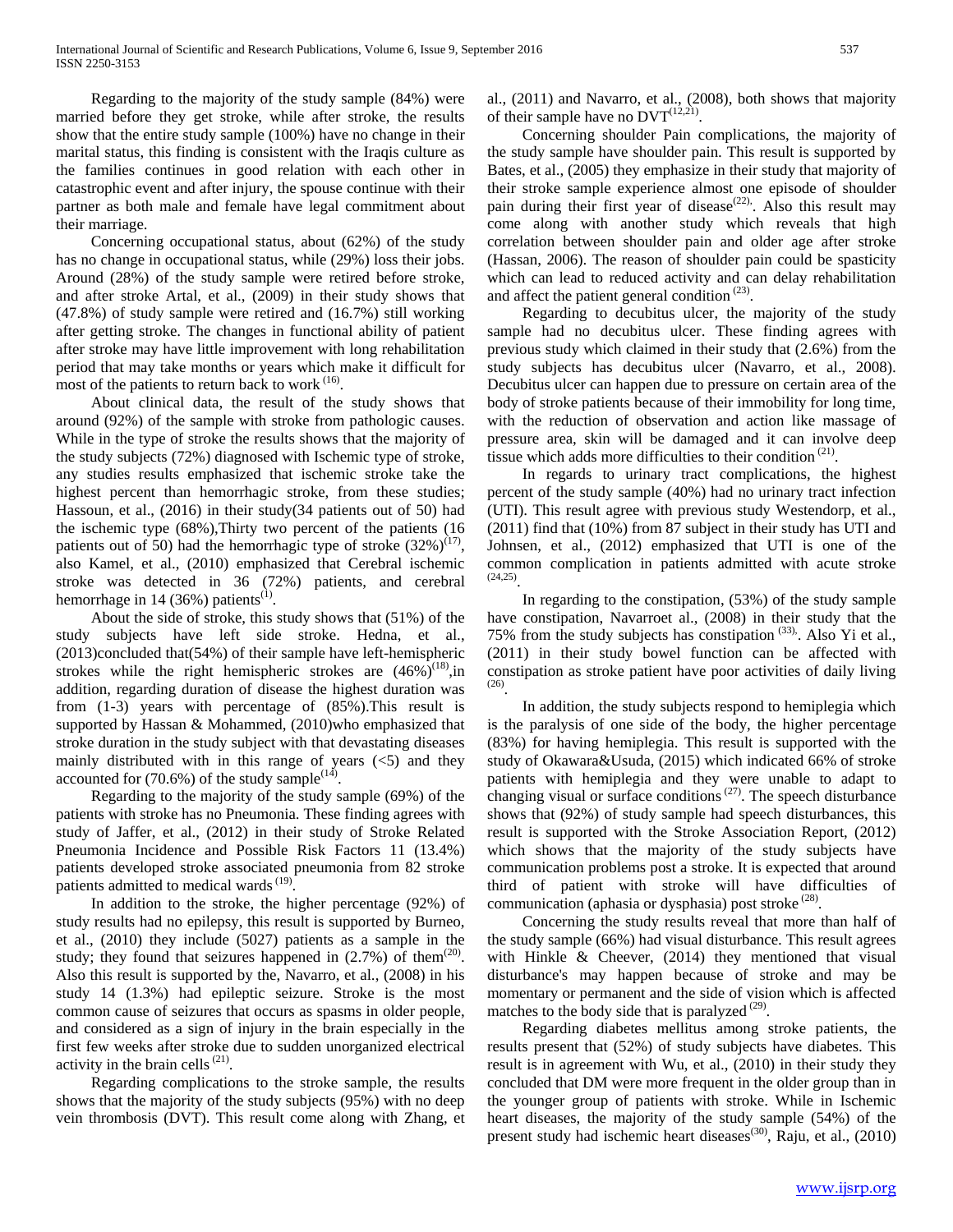their results came in opposite to the results of another study done by who find that from stroke patient sample which include (162) only (24.7%) have Ischemic heart disease<sup>(31)</sup>.

 In addition, the majority of the sample (84%) has hypertension. This result is agrees with many previous studies who find that most common co morbidity was hypertension (Hassan & Mohammed, 2010; Duff, et al., 2014; Sahathevan, et al., 2015)<sup>(14,32,33)</sup>.

 In regard to Heart failure, the majority of the study sample (85%) has no Heart failure that happens because chronic heart failure is a common disease and a major risk factor for ischemic stroke<sup>(34)</sup>.

 For renal diseases, the majority of the study sample (86%) has no renal diseases. This result is supported by Kamel, et al., (2010) their study shows that (90%) of their sample has no renal diseases<sup>(1)</sup>.

 The results of the study reveal that (56%) of the study sample are no smoker. This result is in agreement by Sanakayala, et al., (2015) which emphasize in their study that people with smoking history were (23.7%).Regarding alcohol consumption the present study shows that the major group of the study sample(99%) is not alcoholic and only 1% is alcoholic. This result is supported by Sanakayala, et al., (2015) they emphasize in their study that the sample who used to drink alcohol is  $(3.5\%)$  $^{(35)}$ .

 According to (Table 5) in the results, emphasized on selfcare activities,the overall assessments for patients' self-care activities were interdependent. It shows that the sample responses to the following self-care activities (grooming, toileting, bathing, dressing, and physical ambulation) were interdependent which mean they need some assistance in performing these activities, while the sample self-care activities were independent in feeding domain which means they don't need any assistance.

 The reason for these results may be related to the idea of stroke is a life catastrophic issue that affects the entire human dimensions physically and psychosocially. So when the physical mobility affected by stroke due to the impairment in the neural supply to the muscles, then our conclusion is that patients may have more limitation in the physical mobility and this can affect the self-care activities. These results agree with Guidetti, (2008) she concluded in her study that the stroke are a life-community change, also stroke refers to a big challenge when the person need to perform their self-care activities because these activities become difficult to perform it after stroke due to the physical impairment<sup>(36)</sup>.

 In addition, Theofanidis, et al.,(2015) they stated that during the first year nearly a third of stroke patients will die most of them of during the first week of starting the disease, the second third will be permanently restricted in activity and dependent on the help of others, while the last third will become independent function when return home<sup>(37)</sup>. Also Tuyen, (2015) in their results indicated that most of subjects required moderate and high assistance for daily activities<sup>(38)</sup>.

 According to (Table 6,7) in the results, show that there is a positive relationship between the patients' self-care activities and their age, gender, marital status before stroke, and occupational status after stroke, while there is high significant relationship between the patients' self-care activities and occupational status before stroke. The earlier results is in agreement with Gall, et al., (2012); Moorley, (2012) their findings shows that there is a positive association between self-care activities and gender<sup>(39,40)</sup>.

In addition, Bakken, et al., (2012) found that there is positive association between the activities of patients with stroke and their age groups, while there is a poor association between patient's activities and their levels of education and other demographic data<sup>(41)</sup>. Also Zaky, et al., (2015) they found that there is positive association between the daily living activities and the patients' marital status<sup>(42)</sup>.

 AlsoHeikinheimo&Chimbayo, (2015) their findings indicate that there is a positive association between the daily activities and the patients age and gender<sup>(43)</sup>. And Jun, et al., (2015); Wolf, et al., (2009) they determine the occupational therapy practices after stroke; they find that there is a significant impact of the patients self-care activities on their occupational status after stroke<sup>(7,13)</sup>.

 Also there is a non-significant difference between self-care activities and their clinical data in all items except there is only a significant difference in duration of smoking at p value 0.018. Also McCarthy, et al., (2013) mentioned that there is a positive association between the stroke patients' self-care activities and the persistent of smoking<sup>(44)</sup>.

 In addition, the study results regarding clinical data, these results come because the stroke patients after one year they become adapted with different clinical data and some of these data are captured with their treatment and adherence to therapeutic recommendations, so the effect of these clinical data on self-care activities will minimize after one year of stroke, furthermore, the types of stroke often cause the same clinical data so there is in general no significant effect on patients selfcare activities .

 In addition, this study shows that there are a strong relationship between the patients' self-care activities and complications (urinary infection, constipation, and hemiplegia), while there were significant relationship between the patients' self-care activities and complications (visual deficit and joint contracture). These results agree with Ingeman, et al., (2011); Kumar, et al., (2010) their study indicate that there is a significant impact of the clinical data specifically urinary tract infection, constipation, and hemiplegia on the patients self-care activities<sup>(45,46)</sup>.

 In addition, Civelek, et al., (2016) studied the (medical complications following stroke), they found that there is a significant association between the self-care activities after stroke with joint contractures and visual problems<sup>(47)</sup>.

## V. CONCLUSIONS

 All the study patients are completely independent in feeding themselves in their daily self-care activities. But most patients with stroke need moderate assistance in performing grooming, toileting, bathing, dressing, and ambulation in their daily self-care activities.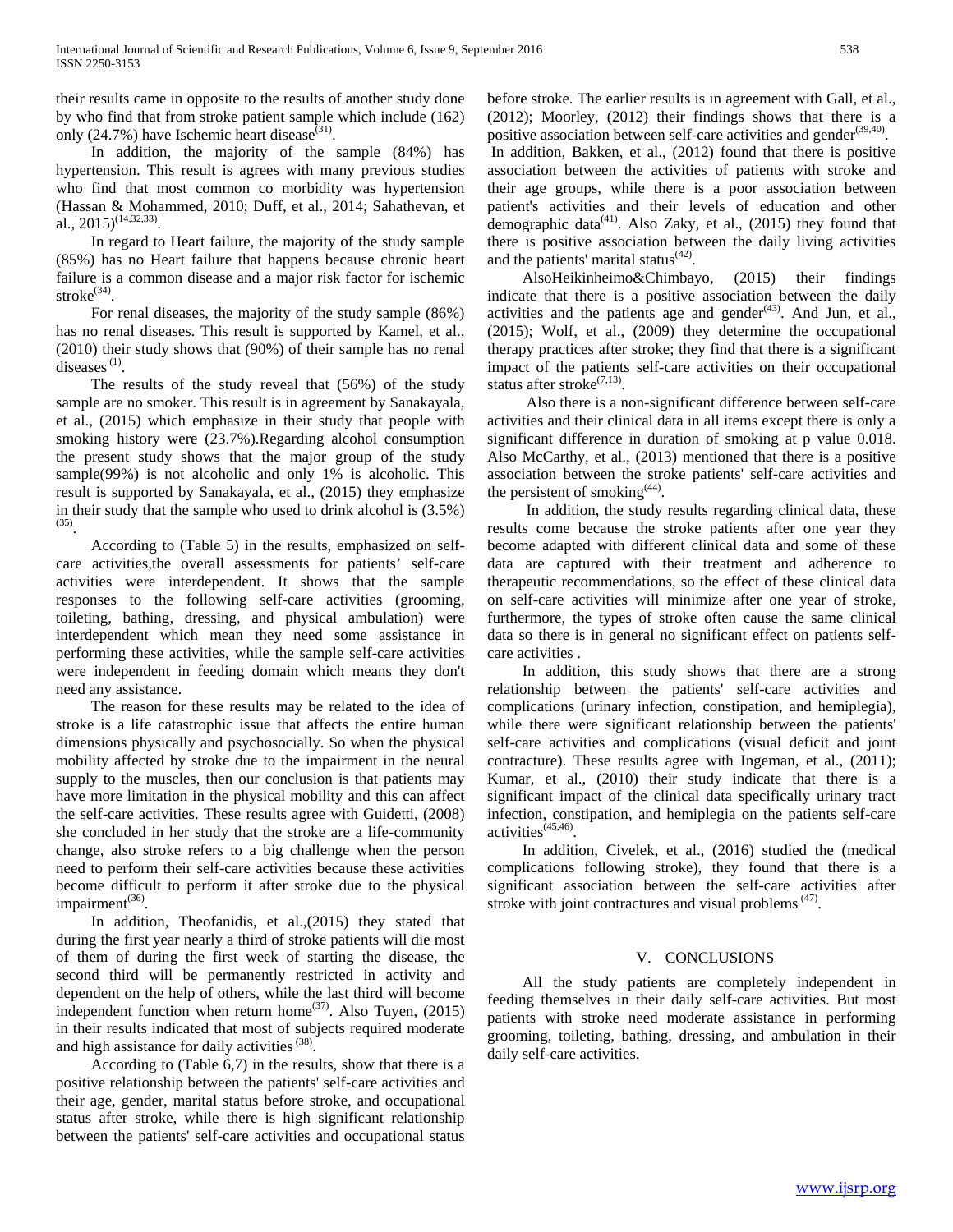#### VI. RECOMMENDATIONS

- 1- An implement a routine of self-care to manage stroke patients and to direct the patients by the nurses to be independent when they perform their self-care activities .
- 2- A health education programs should be designed and implemented for nurses to increase and improve their abilities in managing stroke patients.
- 3- A written nursing policies and procedures should be provided in the center that deals with the management of patients' problems that face the patient during assisting them to perform self-care activities in order to be followed by nurses in same manner to determine a scientific methods and steps of care when dealing with stroke patient.
- 4- Periodic continuous educational courses should be provided to update nurse's knowledge and practice about self-care activities for patients with stroke

#### **REFERENCES**

- [1] Kamel, A; Ghani , A; Zaiton, M; Motayam, A; Fattah, D.: Health Related Quality of Life in Stroke Survivors Measured by the Stroke Impact Scale, Egypt *J NeurolPsychiatNeurosurg,* 2010, Vol (47), No (2), p.p. 267- 269.
- [2] Mishra, N; Khadilkar ,S.: Stroke program for India, *Annals of Indian Academy Neurology*, 2010, Vol (13), No (1), p.2
- [3] Ropper, A.; Samuels, M.; Klein, J.: Adams and Victor's Principles of Neurology, 10<sup>th</sup> edition, 2014, McGraw-Hill Education, U.S., p. 778.
- [4] Boger, J; Demain ,S; Latter, S.: systematic review of outcome measures adopted in self-management interventions for stroke, Faculty of Health Sciences, University of Southampton, 2013, Vol (35), No (17), p.1415
- [5] Gund, B; Jagtap ,P; Ingale, V; Patil , R: Stroke: A Brain Attack, *Journal Of Pharmacy,* 2013, Vol (3), No (8),p.1
- [6] Das, S; Das, SK.: Knowledge, attitude and practice of stroke in India versus other developed and developing countries, *Annals of Indian Academy Neurology*, 2013, Vol (16), No (4), p.2
- [7] Wolf, T.; Baum, C.; Connor, L*.*: Changing Face of Stroke: Implications for Occupational Therapy Practice, *American Journal of Occupational Therapy*, 2009, Vol. 63, No.5, p.p. 621–625.
- [8] Ministry of Health , Annual Report for the year, 2013, p.146
- [9] Ministry of Health , Annual Report for the year, 2014, p.166
- [10] Winstein, C.; Stein, J.; Arena, R.; Bates, B.; Cherney, L.; Cramer, S.; ... & Lang, C.: Guidelines for Adult Stroke Rehabilitation and Recovery A Guideline for Healthcare Professionals From the American Heart Association/American Stroke Association. *Stroke*, 2016, Vol (47), No (6), p.p.98-169.
- [11] Subha, P; Geethakumari ,S; Athira, M; Nujum , Z: Pattern and risk factors of stroke in the young among stroke patients admitted in medical college hospital, *Annals of Indian Academy Neurology*, 2015, Vol (18), No (1), p.2
- [12] Zhang, J., Wang, Y., Wang, G., Sun, H., Sun, T., Shi, J., Xiao, H.: Clinical factors in patients with ischemic versus hemorrhagic stroke in East China: *World Journal of Emergency Medicine*, 2011, Vol (2), No (1), p.19
- [13] Jun, H. Kim, K.; Chun, I.; Moon, O.: The relationship between stroke patients' socio-economic conditions and their quality of life, *Journal Physical Therapy Science*, 2015, Vol. 27, No.3, p.p. 781–784
- [14] Hassan, S., Mohammed, W.: Patients' Knowledge about Chronic Diseases towards Risk Factors and Warning Signs of Stroke: *Iraqi Sci. J. Nursing*, 2010, Vol (23), Special Issue, p.126
- [15] Al-Yasiri, A. Naser, S.: Correlation between the Stroke Site and Depression, The Iraqi Postgraduate Medical Journal, 2015, Vol (14), No (1), P. 154, 156
- [16] Artal, F. Coral, L.; Trizotto, D.; Moreira, C.: Self- and Proxy-Report Agreement on the Stroke Impact Scale, *Stroke*, 2009, 40(10),p.p. 3308-3314

.

- [17] Hassoun, H. Abass, H.; Tiraihi, T.: C-Reactive Protein Profile Among Acute Stroke Patients, The Iraqi Postgraduate Medical Journal, 2016, Vol. (15), No. (1), P. 9
- [18] Hedna, V; Bodhit , A; Ansari, S; Falchook, A; Stead, L; Heilman, K; Waters, M.: Hemispheric Differences in Ischemic Stroke, *J ClinNeurol* , 2013, Vol (9), No (2), p.p. 97-102.
- [19] Jaffer, A. Sultan, K.; Al-Mahdawi, A.: Stroke Related Pneumonia Incidence and Possible Risk Factors, *The Iraqi Postgraduate Medical Journal*, 2012, Vol (11), No (3), P. 378
- [20] Burneo, J., Fang, J., Saposnik, G.: Impact of seizures on morbidity and mortality after stroke, *European Journal of Neurology*, 2010, Vol (17), No (1) p.p. 52–58
- [21] Navarro, J. Bitanga, E.; Suwanwela, N. Chang, H.; Ryu, S.; Huang, Y; *et al.,*: Complication of acute stroke, *Neurology Asia*, 2008, Vol. 13, No.3, p.p. 33-39
- [22] Bates, B. Choi, J.; Duncan, P; Glasberg, J.; Katz, R.; Reker, D; Zorowitz, R.: Guideline for the Management of Adult Stroke, *Stroke*, 2005; Vol (36), No (9), p.p. 2049-2056.
- [23] Hassan, Z.: Post Stroke Shoulder Pain Problem, *The Iraqi Postgraduate Medical Journal*, 2006, Vol (5), No (2), P. 174
- [24] Westendorp, W. Nederkoorn, P.; Vermeij, J.; Dijkgraaf, M and Beek, D.: Post-stroke infection: A systematic review and meta-analysis, *biomed central neurology*, 2011, Vol. 11, No.10, p.p. 1471-2377
- [25] Johnsen, S. Svendsen, M and Ingeman, A.: Infection in Patients with Acute Stroke, *The Open Infectious Diseases Journal*, 2012,Vol (6), No (1), p.p. 40-45
- [26] Yi, J. Chun, M.; Kim, B; Han, E.; Park, J.: Bowel Function in Acute Stroke Patients, *Annals of Rehabilitation Medicine*. 2011, Vol. 35, No.3, p.p. 337- 343
- [27] Okawara, N., Usuda, S.: Influences of visual and supporting surface conditions on standing postural control and correlation with walking ability in patients with post-stroke hemiplegia, *J. Physical Therapy Science*, 2015, Vol 27, No 5, p.p. 1323–1327
- [28] Stroke Association Report, Speech and language therapy after stroke, *stroke*, 2012, p.p. 1-5.
- [29] Hinkle, J.; Cheever, K.: Brunner and suddarth Text Book of Medical Surgical Nursing, 13<sup>th</sup> edition, 2014, Lippincott Williams and Wilkins, China, p. 1972, 1973.
- [30] Wu, C.; Wu, H.; Lee, J.; Weng, H.: Stroke risk factors and subtypes in different age groups, Neurology India, 2010, Vol. 58, No. 6, p.p. 863-868
- [31] Raju, R.; Sarma, P.; Pandian, J*.*: Psychosocial Problems, Quality of Life, and Functional Independence Among Indian Stroke Survivors, *Stroke*, 2010, Vol. 13, No.3, p.p. 2932-2937
- [32] Duff, N. Ntsiea, M.; Mudzi, W.: Factors that influence return to work after stroke, *Occupational Health Southern Africa*, 2014, Vol (20), No (3), P. 8
- [33] Sahathevan, R.; Linden, T.; Villemagne, V.; Churilov, L.; Ly, J.; Rowe, C.; Donnan, G.: Positron Emission Tomographic Imaging in Stroke, *Stroke*, 2015, Vol (47), No (1), p.p. 113-119
- [34] Haeusler, K.; Laufs, U.; Endres, M*.*: Chronic Heart Failure and Ischemic Stroke, *Stroke*, 2011, Vol (42), No (10), p.p. 2977-2982
- [35] Sanakayala, U.; Babu, A.; Teja, K.; Reddy, S.; Vasanthi.: Prevalence of cerebrovascular accidents (CVA) in obese hypertensive among inpatients of Govt, *Indian Journal of Basic and Applied Medical Research*, 2015, Vol. 4, No. 2, p.p. 489-493
- [36] Guidetti, S.: recapturing of self-care activities after stroke and spinal cord injuries, KarolinskaInstitutet, Stockholm, Sweden, 2008, unpublished Thesis, p.p. 37-45.
- [37] Theofanidis, D.; Stroke Scales and Trajectory of Recovery, *Health Science Journal*, 2015, Vol. 9, No.4, p.p. 1-4
- [38] Tuyen, L.: Factors Related to Post Stroke Depression among Older Adults, Faculty of Nursing Burapha University, 2015, unpublished Thesis, p.p. 38- 46.
- [39] Gall, S.; Tran, P.; Martin, K*.*: Blizzard, L.; Srikanth, V.; Sex Differences in Long-Term Outcomes after Stroke, handicap, and quality of life. *Stroke*, 2012, Vol (43), No (7), pp.1982-1987.
- [40] Moorley, C.: Life After Stroke: Personal, Social And Cultural Factors, East London University, 2012, unpublished dissertation, p. 79, 80.
- [41] Bakken, L. Finset, A.; Kim, H.; Lerdal, A.: Stroke patients' functions in personal activities of daily living in relation to sleep and socio-demographic